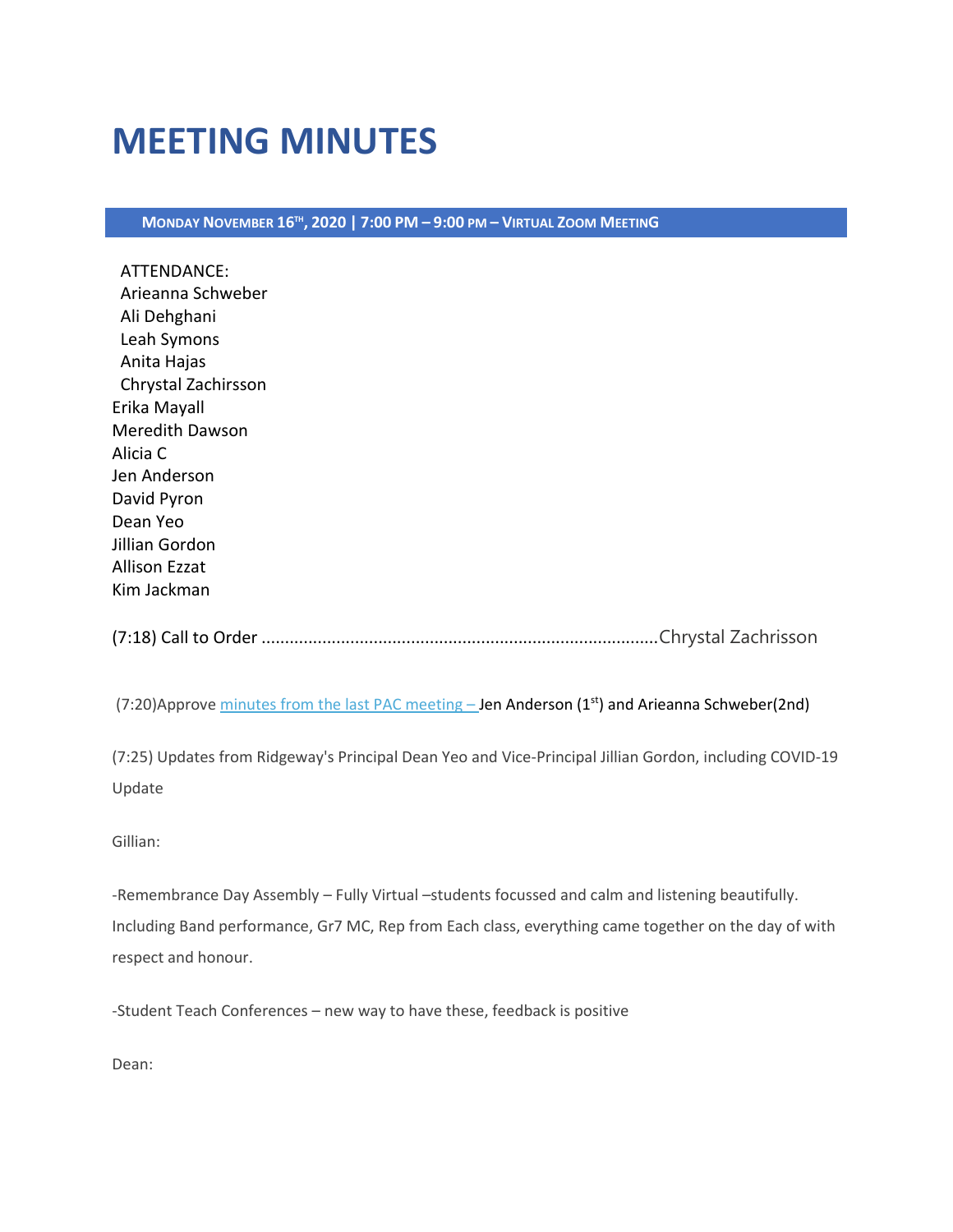-Halloween: incredible school spirit was shown, classes all did something to celebrate in a safe way

-Mask wearing: thank you to parents for wearing masks and being respectful (they aren't mandated, but it is appreciated that they are being worn)

-Protocols going well, staff mostly all wearing masks, teacher does not have to, but in hallways they are.

-Cleaning continues to be of high priority (high touch surfaces are cleaned once during the school day and in the evening).

-Electrostatic sprayers – increase the efficiency at which cleaning can happen (not used during the day – it can discolour clothing if the kill time isn't long enough)

-Library is open for common use (not NIT) –used for book exchange – when books are touched they are sanitized

-PE still happening outside of the gym – and library and music still in the classrooms

-New sinks in the modular – a fountain was converted into a sink

-VCH Q & A

## <https://vimeo.com/473318689>

-Ms. Symons

-Remembrance Day and Halloween really great, sinks are great, everyone seems to be adapting, everyone

(7:35) Community support: Halloween Safety Kits in Action

-65 kits handed out, was amazing to help with the spirit of Halloween, candy slides were such a hit.

(7:45) Social Committee – looking for more members – do we want to organize things for the future virtually? – people love the idea of connection but teachers are stretched, so maybe keeping it within the parent realm and not the teacher realm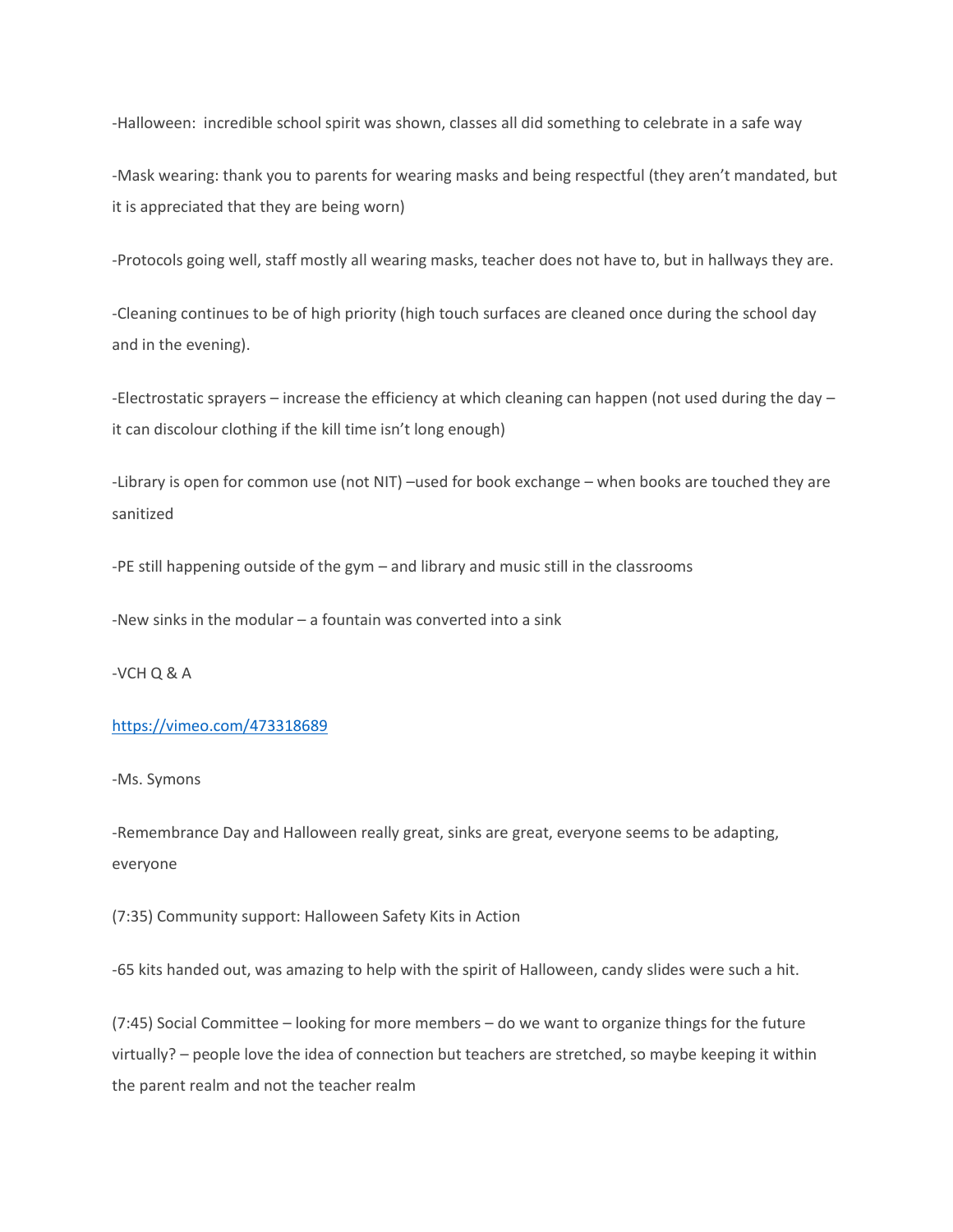-parents can stay connected through the class reps

-Pledge to Play – pledge alcohol or donation – tickets to play – 6 different games to play or get involved with – once you get a donation then a teacher or a principal will get pied.

-Could be something social with a raffle

-7:00 cheer – for the staff – maybe around the sidewalk and distanced on the last day of school

-Thank you Thursdays? Arieanna will make a poster and Meredith will email to reps

(8:05) Summary of recent fundraisers and what funds support

-\$5500 was the goal and we just surpassed it

\$1000 grant from fidelity investments

\$4000ish from Fun Lunch

-allows us to bring in a line item

(8:10) Vote to re-instate funding for Sports Programming (reduced budget?)

-Review of PAC priorities for re-instating another budget line (funds raised to date don't cover), vote to re-instate funding for one or more of a) Music Support, b) Saleema Noon, or c) support for Ridgeway families in need

-physical literacy based program/music/Saleema Noon/Families in need

Poll: I approve the spending of up to, but not more, than \$5000 for use by Ridgeway staff for in order of preference and upon approval of the PAC executive: Sport literacy, education, music or families in need

-Vote was for Sports First and tied for the other three after

-Hiroki's fund – can be asked for without question for anyone in need – by request from the teacher and through the admin